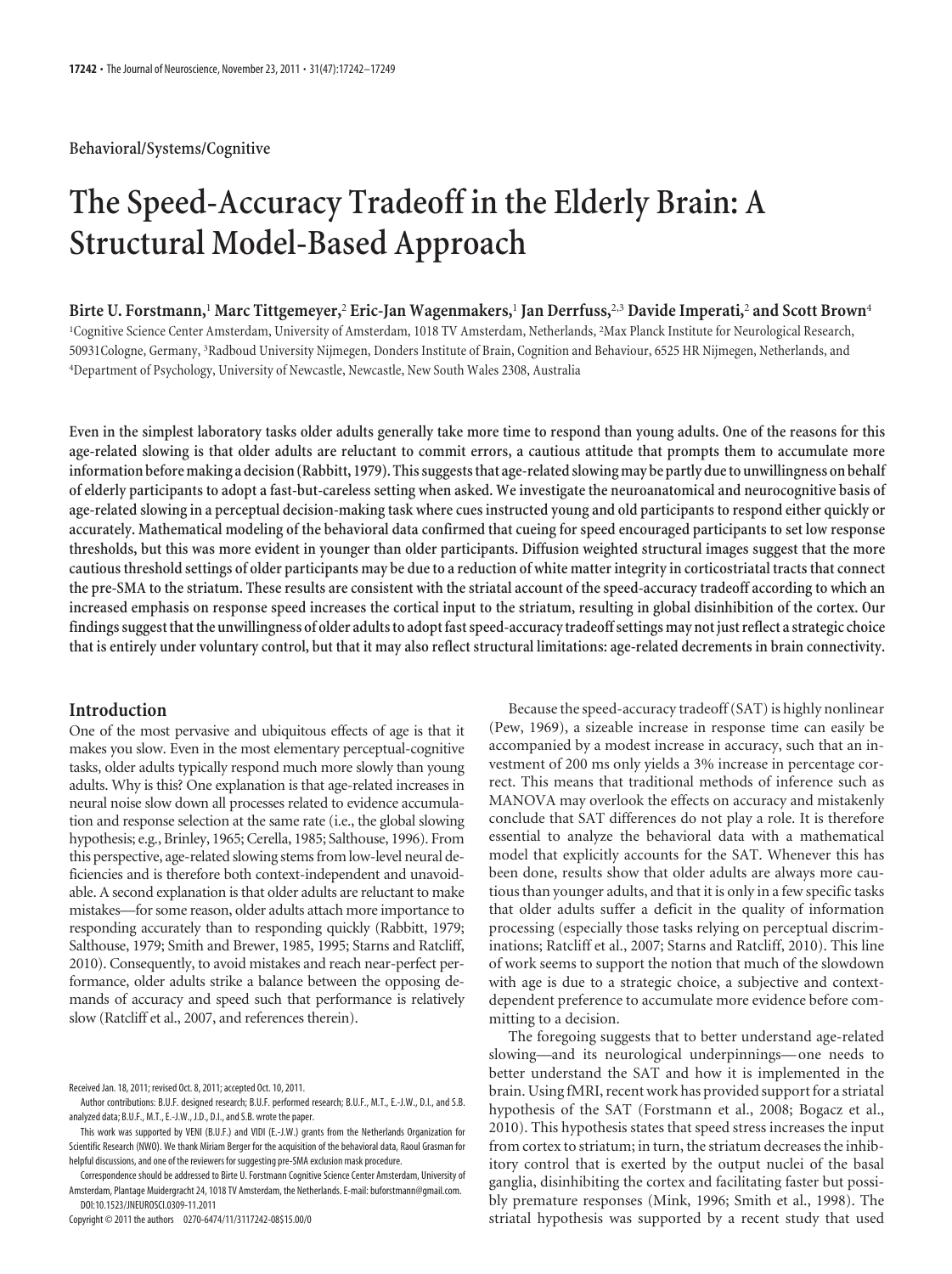

Figure 1. Paradigm. Moving dots paradigm with cues emphasizing Speed (SN for "schnell"), both speed and accuracy, that is, Neutral (NE), or Accuracy "AK" for "akkurat").

ultra-high resolution 7 Telsa (T) imaging in combination with structural diffusion-weighted imaging (DWI) to show that white matter tract strength between right pre-SMA and striatum is higher for participants who adjust their response thresholds more flexibly (Forstmann et al., 2010b).

Together, these theories suggest an interesting hypothesis: that age-related slowing might be caused at least partly by degeneration of corticostriatal connections. The goal of the current study was twofold; first, to use a mathematical process model of speeded decision making to confirm that age-related slowing can be partly attributed to more conservative threshold settings, and, second, to test the striatal hypothesis of the SAT, a hypothesis that predicts the strength of corticostriatal white matter connections to be compromised in the elderly. To pursue these goals we used a combination of techniques, most prominently mathematical modeling of behavioral data to quantify response caution (Brown and Heathcote, 2008) and DWI to quantify white matter connectivity between the brain regions of interest (Tuch et al., 2005; Cohen et al., 2009; Scholz et al., 2009; Forstmann et al., 2010b).

## **Materials and Methods**

*Participants.* Twelve young subjects (eight women) and 12 elderly subjects (six women), all German native speakers, participated for a monetary reward of 8 euros. All participants signed a consent form before the scanning session. All participants had normal or corrected-to-normal vision, and none of them had a history of neurological, major medical, or psychiatric disorders. Young participants were on average 25.25 years old (range: 22–32; SD: 3.47). Elderly participants were on average 64.50 years old (range: 61–79; SD: 5.05), were well educated and highly functioning, did not have a diagnosis of dementia or mild cognitive impairment, and did not have a history of hypertension, diabetes, or other conditions known to affect white matter integrity. All participants were righthanded, as confirmed by the Edinburgh Inventory (Oldfield, 1971). The study was approved by the local ethics committee and participants gave their written informed consent. Note that the behavioral and DWI data from the young subjects were reported by Forstmann et al. (2010b).

*Behavioral task.* In the present study we used the moving-dots task, popular in neuroscience and research with primates (Britten et al., 1992; for an overview see Gold and Shadlen, 2007). Participants were required to decide whether a cloud of dots appeared to move to the left or to the right (Fig. 1). Of 120 dots, 50% moved coherently. Participants indicated their response by pressing 1 of 2 spatially compatible buttons with their left or right index finger. A cue (SN for "schnell," i.e., fast; NE for neutral; and AK for akkurat, i.e., accurate) instructed participants to adopt different levels of cautiousness on a trial-by-trial basis. The cues were pseudorandomly intermixed. At the end of each trial, participants received feedback that depended on the previously presented cue. In the speed and neutral condition, participants saw the message "zu langsam" (too slow) whenever they exceeded a response time criterion of 400 and 750 ms for the young participants, respectively, and 470 and 820 ms for the elderly participants, respectively. This choice was motivated by earlier work from Ratcliff and colleagues (Ratcliff et al., 2007), showing that elderly participants need more time for peripheral, non-decision processes than do younger participants (see also LBA model for response speed and accuracy). In the presence of such an age-related slowdown in peripheral processing, using the same response window for the old and the young participants produces more decision stress for the elderly participants. Thus, we aimed to equate the speed-stress for both age groups by explicitly taking into account the time needed for peripheral processing. Based on an earlier pilot study, we found that for the present task the age-related slowdown in peripheral processing is  $\sim$  70 ms. We then added this amount to the response time window for the elderly participants.

In the accuracy condition, participants saw the message "falsch" (incorrect) whenever they made an incorrect response. This feedback procedure provided an additional incentive for participants to adopt different levels of response caution in response to the different cues. In total 840 trials, equally distributed over the 3 conditions and 4 blocks, were presented. The behavioral experiment lasted for  $\sim$  40 min, yielding sufficient data for reliable estimation of the response boundary thresholds by using the LBA (Linear Ballistic Accumulator) model described below.

*LBA model for response speed and accuracy.* The reaction time data from correct and incorrect responses were modeled using the LBA model (Brown and Heathcote, 2008; see also Forstmann et al., 2008, 2010a,b). The LBA model represents a participant's choice task as a race between two independent accumulators corresponding to the two response options (illustrated below in Fig. 3A). On each trial, the two accumulators begin with random activation values drawn from independent uniform distributions on [0, *A*]. After the stimulus is presented, activation increases in each accumulator at a rate that depends on the stimulus. For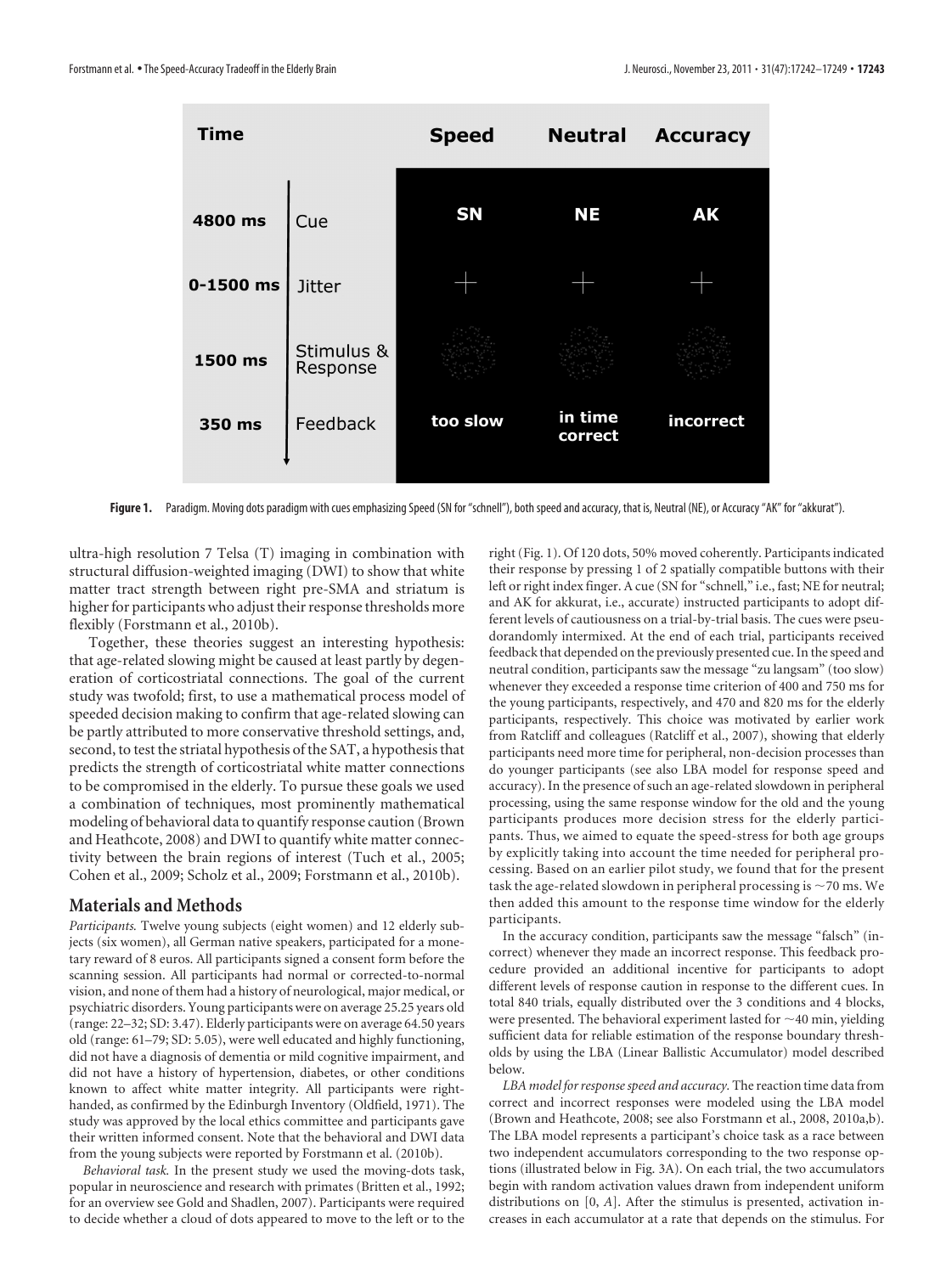example, activation will generally increase quickly in the accumulator whose response matches the stimulus, but slowly in the other accumulator. A response is triggered whenever the first accumulator reaches a fixed threshold *b*. The predicted response time is just the time taken for the first accumulator to reach the threshold, plus an offset parameter  $(t_0)$ .

*Data acquisition and preprocessing of diffusion-weighted data.* With an 8-channel array head coil and a maximum gradient strength

of 40 mT/m, diffusion-weighted data and T1-weighted images were acquired on a Siemens 3T Magnetom Trio scanner. The diffusion-weighted data were acquired using spin-echo echo planar imaging  $(TR = 11 s,$ TE = 90 ms, 85 axial slices, resolution  $1.7 \times 1.7 \times 1.7$  mm). Diffusion weighting was isotropically distributed along 60 directions (*b*-value - 1000 s/mm<sup>2</sup>, number of excitations = 3). Note that high angular resolution of the diffusion weighting directions yields robust probability density estimation by increasing the signal-to-noise ratio and reducing directional bias. Seven datasets with no diffusion weighting (*b*0) were acquired initially and after each block of 10 diffusion weighted images. These images served as an anatomical reference for offline motion correction. The acquisition of this protocol lasted  $\sim$  42 min.

All baseline *b*0 images were aligned to a reference *b*0 image to estimate motion correction parameters using rigid-body transformations implemented in FLIRT (part of FSL software). The resulting linear transformation matrices were combined with a global registration to the T1 anatomy computed with the same method. The gradient direction for each volume was corrected using the rotation parameters. The transformation matrices were applied to the diffusion-weighted images, and the three corresponding acquisitions and gradient directions were averaged.

*Tractography.* In accordance with Behrens et al. (2003), estimation of white matter tracts was conducted using probabilistic tractography. This technique allows one to estimate white matter connections between brain regions of interest. Differences in white matter connectivity may originate from differences in axon caliber or neural myelination (Fields, 2008; Beaulieu, 2009), suggesting that the structural connectivity measures may provide partial information about the functional effectiveness of fiber bundles (because bundles with a higher degree of myelination are able to process information more rapidly).

Diffusion image preprocessing and analyses was done using FSL 4.1.4 (www.fmrib.ox.ac.uk/fsl). A probabilistic fiber tracking approach was chosen, using 5000 tract-following samples at each voxel with a curvature threshold of 0.2. A dual-fiber model as implemented in the latest version of bedpostX (FSL 4.1.4) was used. Dual-fiber models account for crossing fibers (Behrens et al., 2007), therefore yielding more reliable results compared with single-fiber models. All tractography was done in each participant's native space (un-normalized) data, and resulting maps were warped into standard space (using the MNI 1 mm isotropic brain as reference) for cross-participant averaging and comparison. For the estimation of tract strength between the left and right striatum as well as left and right pre-SMA, respectively, MNI-space masks were normalized to each participant's native space, using the inverse of the normalization parameters. Visual inspection ensured that tractography maps were acceptable for further analysis.

Seed-based classification was done by first thresholding the images such that only voxels with at least 10 samples were kept (Aron et al., 2007). Next, voxel values were converted into proportions, such that the value at each voxel became the number of samples reaching the target mask for that image, divided by the number of samples from the seed mask. Seed-based classification was done from the left and right pre-SMA into the left and right striatum, respectively (see Fig. 4). The values were later used for correlations with the mathematical model parameters reflecting response caution. All analyses were done separately for each hemisphere.

*Cortical and subcortical target regions.* A priori masks were chosen to compute the connectivity of areas within the cortiocstriatal network (see Fig. 4). The pre-SMA mask was defined with rostrocaudal boundaries ranging from  $y = 0$  to  $y = 30$ , based on the mask used by Johansen-Berg



Figure 2. Behavioral results. Cueing for speed leads to a decrease in response time and an increase in errors.

et al. (2004). The striatal mask was taken from the Harvard-Oxford structural atlas implemented in FSL (www.fmrib.ox.ac.uk/fsl/data/atlasdescriptions.html#ho). We estimated the strengths of connections between several regions chosen on the basis of the anatomical and neurocomputational hypotheses. In particular, we estimated the strength of connection between the left and right pre-SMA and left and right striatum, as these connections were proposed to mediate control over SAT by the striatal hypothesis (Bogacz et al., 2010; Forstmann et al., 2010b).

In the connectivity analysis of the above four brain regions it is possible that a tract starting in, say, the left pre-SMA would first connect to the right pre-SMA and then to the right striatum; this could falsely suggest a contralateral direct connection from left pre-SMA to right striatum. To prevent such spurious contralateral connections, we used a pre-SMA exclusion mask; that is, tracts starting in the left pre-SMA were not allowed to go first to the right pre-SMA and tracts starting in the right pre-SMA were not allowed to go first to the left pre-SMA.

# **Results**

# **Behavioral data**

We obtained the typical pattern of speed-accuracy results for both young and elderly participants, summarized in Figure 2. Under instructions to respond more quickly, mean response time (RT) was significantly shorter at the cost of more errors for both younger and older participants. This effect is most pronounced for the transition to the speed condition, that is, behavioral data from the neutral condition were quite similar to those from the accurate condition, but neither of these conditions was behaviorally similar to the speed condition. The older participants responded more slowly than younger participants in all conditions (main effect of group:  $F_{(1,23)} = 15.3; p = 0.001$ ). The corresponding pattern was observed in error rates: across the three conditions, older participants committed more errors than younger participants  $F_{(1,23)} = 4.23$ ,  $p = 0.05$ . No reliable interaction was found for either mean RT ( $F$   $<$  1.24,  $p$   $=$  0.30) or error rates ( $F$   $<$  $(0.23, p = 0.64)$ . Note that accuracy is well above chance levels in all conditions and for both groups, showing that participants did not resort to guessing.

#### **LBA model for the behavioral data**

The LBA model has five parameters that determine its predictions for a pair of correct and incorrect response time distributions. However, constraint is gained by fixing many of these parameters across experimental conditions (see Donkin et al., 2011, for extensive discussion of these methods). For example, in the absence of prior response biases, the response threshold parameter *b* should be equal for left and right moving stimuli. Equally, one might expect the response threshold parameter to be different across the types of cue (speed, neutral and accuracy) as these were intended precisely to manipulate response caution.

#### *LBA effect of cue type (i.e., SAT instruction)*

We investigated eight different designs for constraining the parameters of the LBA model across cue type. The eight different designs consisted of all combinations allowing three model parameters to either vary with cue type, or be fixed across cue type.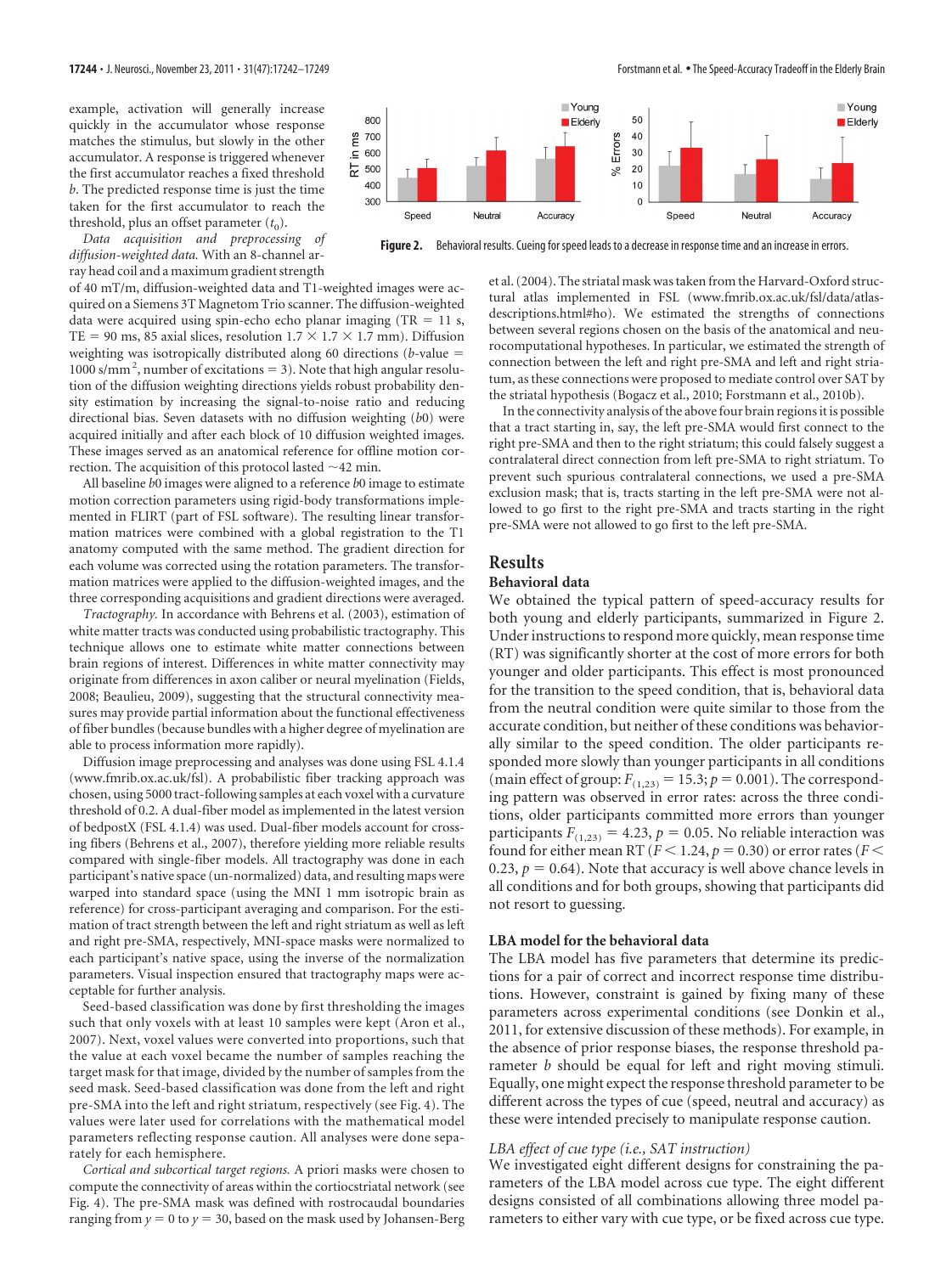**Table 1. Average LBA model parameter estimates for the older and younger participants**

|                                                                         | Elderly      | Young        |
|-------------------------------------------------------------------------|--------------|--------------|
| Mean drift rate: accumulator corresponding to the<br>correct response   | 3.05(0.18)   | 2.53(0.13)   |
| Mean drift rate: accumulator corresponding to the<br>incorrect response | 1.57(0.23)   | 0.69(0.19)   |
| Size of start point distribution (A)                                    | 1.33(0.13)   | 0.73(0.079)  |
| Non-decision time $(t_0)$                                               | 0.292(0.028) | 0.286(0.011) |
| Response threshold (b, accuracy condition)                              | 1.86(0.24)   | 0.976(0.094) |
| Response threshold (b, neutral condition)                               | 1.71(0.21)   | 0.914(0.091) |
| Response threshold (b, speed condition)                                 | 1.36(0.15)   | 0.76(0.792)  |

Numbers in parentheses show SEs under the assumption of normal sampling distributions.

The three parameters tested in this way were the response threshold parameter  $(b)$ , the drift rate parameter  $(v)$  and the time taken for non-decision processes  $(t_0)$ . We made the simplifying assumption that the variability of the start point distribution should be fixed between speed and accuracy conditions (i.e., parameter *A*). This assumption represents standard practice when modeling speed-accuracy tradeoffs (Ratcliff and Rouder, 1998). The variability of the drift rate distribution was arbitrarily fixed at  $s = 1$ , to satisfy a mathematical scaling property of the model, and also held constant across conditions.

For each of the eight model constraint designs, we estimated parameters using the method of maximum likelihood. Start points for SIMPLEX searches (Nelder and Mead, 1965) were generated using automatic heuristics. For all models except the simplest, extra parameter searches were run using start points generated from the best-fitting parameters for simpler, nested models. The best-fitting parameters were used to calculate BIC measures of model adequacy (Schwarz, 1978) for each of the eight designs, separately for each participant.

The design with the best BIC grouped across participants (i.e., BIC calculated with log-likelihood, number of parameters, and sample size all summed across participants) allowed only the response threshold parameter (*b*) to vary with cue type, keeping all other parameters fixed. This confirms that the experimental manipulation of urgency cues successfully influenced participants to change the amount of evidence they required to make a decision, without influencing other aspects of the decision process. To quantify confidence in this result, we used the BIC measures to approximate posterior model probabilities for the different parameter constraint designs. This approximation is conditional on the true model being one of the comparison set (Burnham and Anderson, 2002), and also assumes a fixed-effects model for participants. Under this analysis, the evidence in favor of the design above (allowing only parameter *b* to vary with cue type) was overwhelming: the posterior model probability for this model was  $10^{19}$  times greater than for its nearest competitor. Such extreme results are typical when fixed-effect analyses are used for data that actually include random variability in effect size, and so—as an overly conservative precaution—we also applied the same analysis separately to each individual subject. This assumption is overly conservative because, for each individual subject, the assumption of a fixed effect is trivially true. We found that, averaged over subjects, the posterior model probability for the above design was 44%, which was more than three times more probable than the next-best model.

Table 1 shows the average parameter estimates, across participants, separately for the elderly and younger groups. These values showed that the effect of cue type was quite strong average response thresholds were set at 37% or 27% more than the minimum possible value in response to an "accurate" or "neutral" cue, but only at 0.9% more than the minimum value in response to a "speed" cue (the minimum possible value for the response threshold is the upper limit of the start point distribution, parameter *A*).

#### **Model fit**

With the severe parameter constraints (only threshold varying across conditions), Figure 3B shows that the model fits the data well. Instead of mean response times and error rates, this time we summarize both response accuracy and the full response time distributions for correct and incorrect responses in each condition. Each distribution is summarized by five quantiles that estimate the associated cumulative distribution functions (for a detailed explanation, see Donkin et al., 2011).

The quantile estimates support a detailed inspection of the data. For example, in the speed emphasis condition, the quantile estimates for the incorrect response times were all faster than the corresponding quantile estimates for correct response times, which replicates the usual finding that errors are fast, when speed is stressed (Ratcliff and Rouder, 1998). These results apply to both young and elderly participants. When accuracy was stressed, error response times tended to be approximately equal to correct response times, but also a little more variable (there was a greater separation between the quantile estimates). Comparisons of the data (circles in Fig. 3B) with model predictions (Fig. 3B, lines and crosses) show that the model fits the data very well. The predicted response probabilities are within 2.8% of the observed values for all conditions, and the predicted response quantiles for correct responses are always within 28 ms of the observed quantiles for correct responses and 88 ms for the incorrect responses.

In sum, application of the LBA model confirms that the behavioral effects of the experimental SAT manipulation can be well accounted for by a nothing more than a change in the response threshold. Importantly, this is true for both young and elderly participants. We now use the LBA to identify the locus of performance differences between young and elderly participants.

## **LBA effects of aging**

Two important LBA parameters that are outside the focus of this work are those two that were not found to change with speed- vs accuracy-emphasis: non-decision time and drift rate. The average non-decision time was only 6 ms faster for younger than older participants, although this was influenced by one improbably fast estimate for an older participant (e.g., the difference in median non-decision time between the groups was larger, at 24 ms). Nevertheless, this difference is smaller than the difference expected from prior research (70 ms); however, discrepancies are to be expected in small samples such as ours.

The younger and older groups also differed in their mean drift rate estimates. The mean drift rates for both the accumulator corresponding to the correct response and the accumulator corresponding to the incorrect response were significantly larger for the older than the younger participants ( $p = 0.007$  and  $p = 0.03$ , respectively). In contrast, the best measure of information quality, the difference in drift rate between the two accumulators, was larger for the younger than the older participants, but this difference was not statistically significant ( $p > 0.1$ ). These parameters fit with the idea that older people sometimes engage more carefully with the task and pay greater attention (higher drift rates), do not suffer any great decrement in the quality of decision information (nonsignificant discrepancy in the difference in drift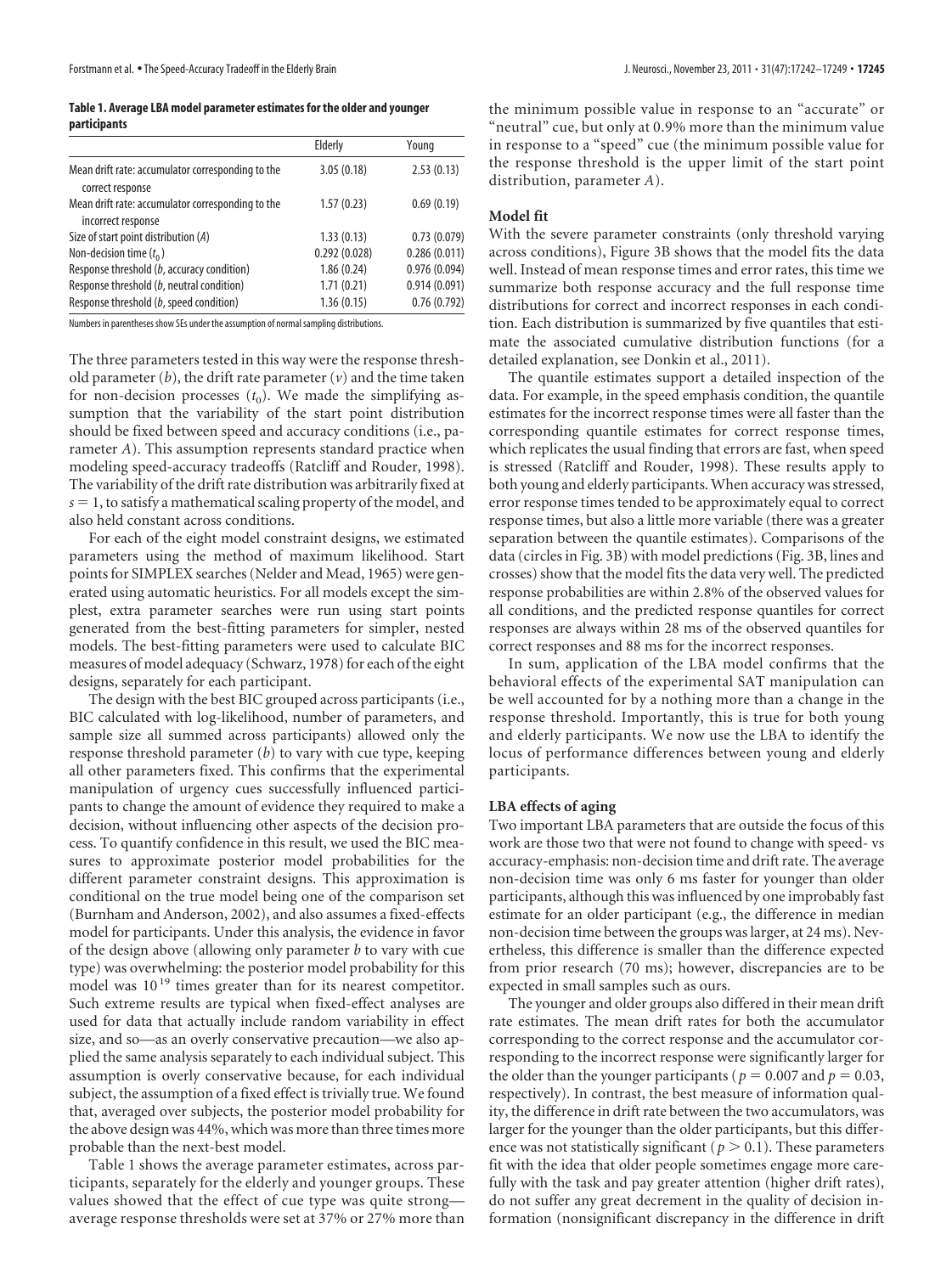

Figure 3. *A*, The LBA model. In the LBA model, the decision to response either "left" or "right" is modeled as a race between two accumulators. Activation in each accumulator begins at a random point between zero and A and increases at a rate that depends on the match between the stimulus and response. A response is given by whichever accumulator first reaches the threshold b, and the predicted response times depend on the time taken to reach that threshold. *B*, Model fits. Quantiles estimated from data (circles) and predicted by the LBA model (crosses with lines) separately for young and elderly participants. The three panels show data from three different response caution conditions. Within each panel, the upper lines and symbols show quantile estimates for correct responses, and the lower set for incorrect responses. The data and model predictions were averaged across participants and across left vs right stimuli.

rates), but are less proficient at controlling their bias or response caution settings (the older group had significantly larger start point variability, parameter  $A: p =$ 0.0007).

In this work the relation between aging and the SAT is of primary interest. To examine this relation, we used the LBA parameter estimates to quantify the extent to which participants successfully implemented the instruction to set a fast-buterror-prone speed-accuracy tradeoff setting. For each participant, we calculated a measure of response caution by taking the estimated threshold parameter for each of the three emphasis conditions (i.e., *b* from the speed-emphasis, neutral-emphasis and accuracy-emphasis conditions) and subtracted from those half of the estimated starting point variability estimate (i.e., *A*). This measure gives the average distance that



**Figure 4.** Target areas. Location of brain areas for which connectivity was quantified.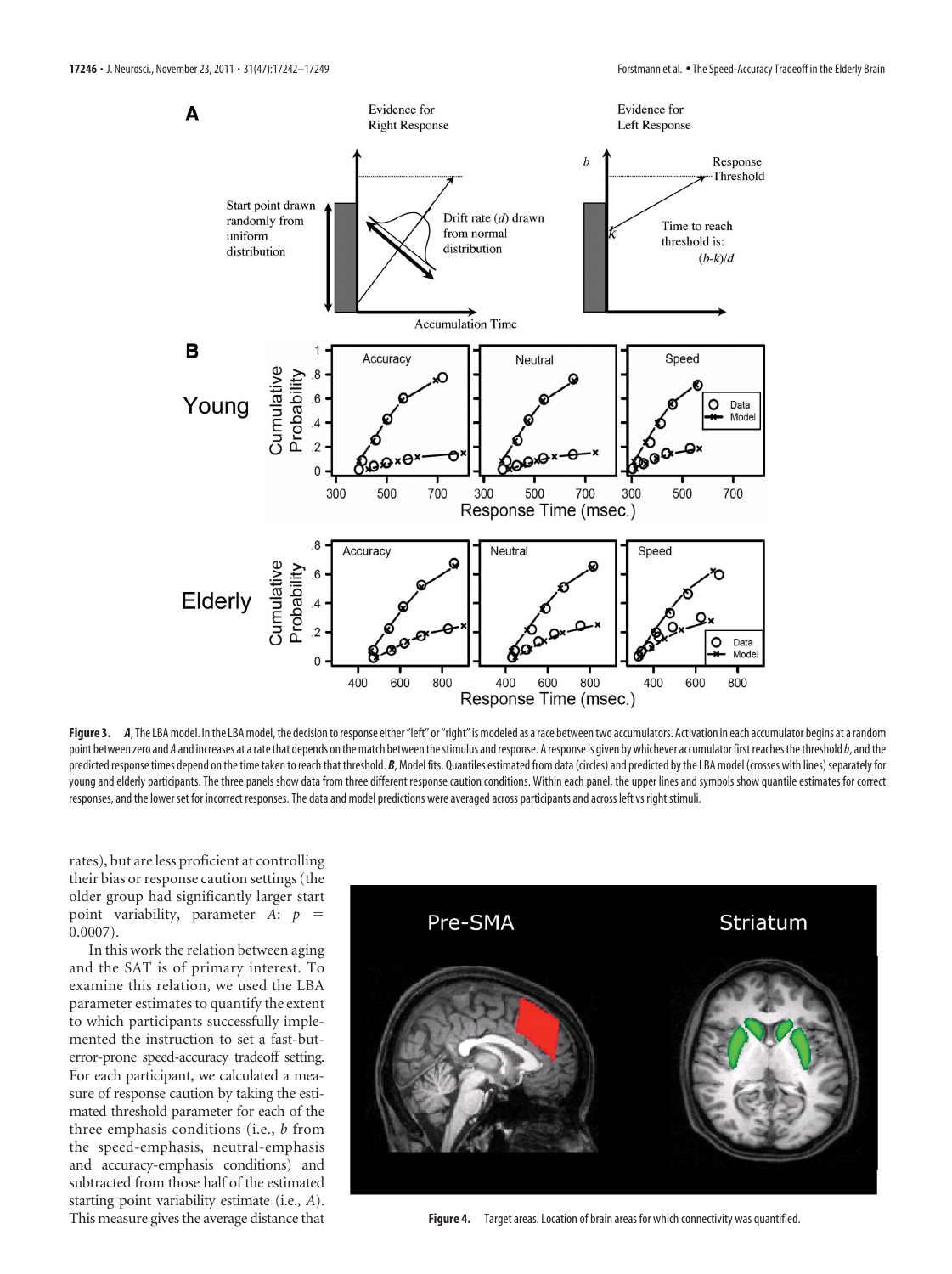

**Figure 5.** Tract strength vs response caution. Average tract strength vs response caution separately for three emphasis conditions (panels) for elderly (red) and young (black) participants.

an evidence accumulation process must cover to reach threshold. We note that similar results hold if response caution is measured in slightly different ways, such as using the ratio (rather than difference) of the two parameters, *b*/*A*, as used by Forstmann et al. (2008a). In the main analyses reported below, we summarize overall response caution for each participant using the average response caution measure across the three different emphasis conditions. We also repeated our analyses with the response caution measures calculated from each emphasis condition separately, and we note where those analyses differ from the main ones.

#### **Differences in tract strength**

To test the hypothesis of a main effect in tract strength between the pre-SMA and the striatum between elderly and young participants we computed four independent *t* tests comparing young and elderly participants' tract strengths between the right pre-SMA connecting to the right striatum, the right pre-SMA to the left striatum, the left pre-SMA to the right striatum, and the left pre-SMA to the left striatum. These tests were motivated by previous studies that demonstrated the presence of both ipsilateral and contralateral connections between pre-SMA and striatum, in humans as well as monkeys (Inase et al., 1999; Johansen-Berg et al., 2004; Lehéricy et al., 2004).

Compared to the elderly, the young participants had stronger connections from right pre-SMA to the right striatum,  $t_{(22)}$  = 2.84,  $p = 0.01$ , from right pre-SMA to left striatum,  $t_{(22)} = 3.38$ ,  $p = 0.003$ , from left pre-SMA to right striatum,  $t_{(22)} = 3.02$ ,  $p =$ 0.006, and—albeit on the cusp of significance—from left pre-SMA to left striatum,  $t_{(22)} = 2.07$ ,  $p = 0.05$ . Overall, these results are consistent with other work that has generally shown decreases in white matter integrity with age (Liston et al., 2006; Grieve et al., 2007; Bucur et al., 2008).

## **Correlations between tract strength, age, and response caution**

The corticostriatal hypothesis makes specific and unidirectional predictions about correlations between tract strength, age, and response caution. Increased age should be associated with decreased tract strengths between the pre-SMA and striatum, and both quantities should be associated with increased response caution. We investigated these predictions using standard Pearson correlation coefficients, with one-tailed *t* tests to assess statistical reliability. In all cases, we measured response caution as described above (using  $b - A/2$ ) and collapsed across emphasis conditions to have a single measure per subject. However, we repeated all analyses with different response caution measures (both *b* alone

and *b*/*A*) and also separately for each emphasis condition, and obtained similar results. We also ran the analyses twice: once with the four tract strength measurements from left/right pre-SMA to left/right striatum averaged into a single measurement, and once where they were kept separate. These results were mostly similar, so only the simpler averaged version is described below, except where differences were found.

### **Age and response caution**

There was a reliable correlation between age and average response caution  $(r =$ 0.57,  $p = 0.002$ ), and similar results were obtained when response caution mea-

sures from the three emphasis conditions were considered separately (speed  $r = 0.63$ ,  $p = 0.001$ ; neutral  $r = 0.54$ ,  $p = 0.003$ ; accuracy  $r = 0.53$ ,  $p = 0.004$ ). Very similar results were obtained when these analyses were restricted to just the younger participants (for the average correlation,  $r = 0.53$ ,  $p = 0.004$ ) but there was no reliable correlation within just the elderly group ( $p > 0.2$ ).

## *Age and tract strength*

There was a significant negative correlation between age and the average tract strength across the four tracts of interest ( $r = -0.51$ ,  $p = 0.005$ ), and this was confirmed separately for each tract (correlations ranged from  $-0.39$  to  $-0.57$ , with all *p* values smaller than .030). The observed ranges of age and tract strengths were too severely restricted to observe these correlations separately within the elderly and younger groups.

#### *Tract strength and response caution*

The simplest analysis is the one where response caution measures were averaged across the three emphasis conditions, and where the four tract strength measurements were averaged together. This analysis revealed a significant negative correlation  $(r =$  $-0.51$ ,  $p = 0.01$ ), that was also marginally significant when just considering the elderly participants ( $r = -0.44$ ,  $p = 0.07$ ), but was not significant for the younger group on their own. When the four tract strength measurements were considered separately, very similar results were obtained. The strongest correlations for the single tract measurement were observed for tracts emanating from the right pre-SMA ( $r = -0.52$  to right striatum and  $r =$  $-0.51$  to left striatum, both *p* values = 0.005), but the correlations for the tracts emanating from the left pre-SMA were still reliable ( $r = -0.49$  to right striatum and  $r = -0.46$  to left striatum, both  $p$  values  $\leq 0.012$ ).

Returning to the averaged tract strength measure, but this time considering separately the response caution measures from the three emphasis conditions, we again found results consistent with the corticostriatal hypothesis: within each emphasis condition, results similar to the average were obtained. The correlations between response caution and the averaged tract strength measures were as follows: for the speed-emphasis condition,  $r =$  $-0.51, p = 0.006$ ; for neutral-emphasis  $r = -0.50 p = 0.006$ ; for the accuracy-emphasis condition  $r = -0.50$ ,  $p = 0.006$ . These three correlations are represented graphically in Figure 5, which plots average tract strength (on the *x*-axis) against response caution (on the *y*-axis), separately for the three emphasis conditions (panels). In each panel, the red and black symbols represent the elderly and younger participants, respectively, and the black line shows the predicted relationship from the correlation.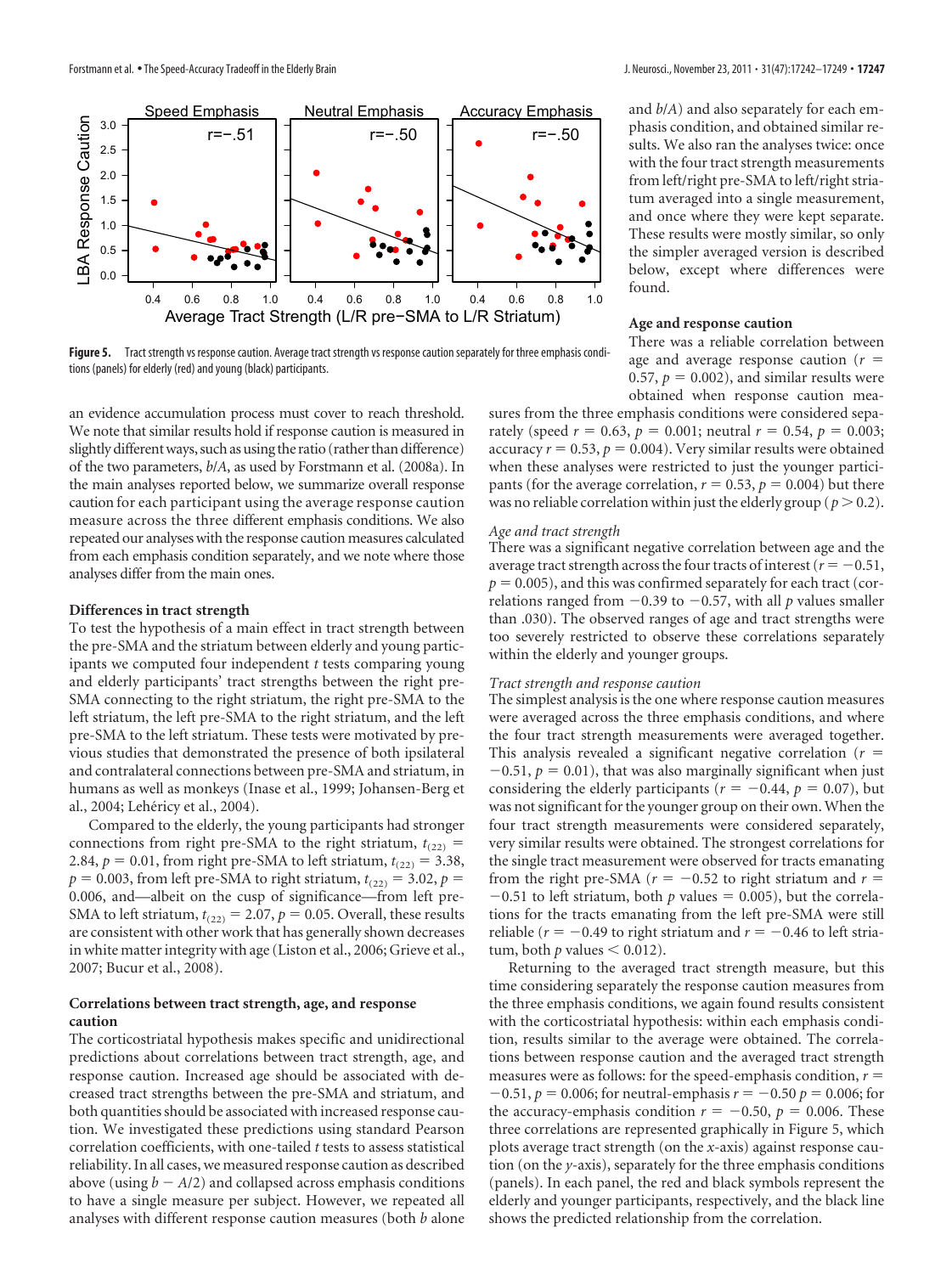## *A control analysis*

Our data support the corticostriatal hypothesis that response caution is closely related to age and white matter connectivity in particular tracts. However, there is an alternative, and simpler, hypothesis that we would like to assess. It is possible instead that our measurements of tract strength simply provide another and possibly better—way of measuring age. That is, contrary to our hypothesis, the proposed corticostriatal network might have little to do with setting decision caution, but nevertheless measurements of connectivity in this network provide accurate measurements of general system-wide degeneration that occurs with age.

To assess this hypothesis, we calculated the strength of the tract connecting the left and right pre-SMA in each individual. According to our hypothesis, this connection should not play a role in setting decision caution, so it should not explain variance in LBA response caution above and beyond that captured by general aging processes. We used this tract strength measurement in place of the tracts connecting the pre-SMA and striatum in the analyses above, to assess whether the measurement of any plausible tract might give the same results. We observed differences in the results that were more consistent with the corticostriatal hypothesis than with some hypothesis of general system-wide degradation. For example, whereas the previous tract strength measurements all had significant correlations with average response caution, the tract connecting left with right pre-SMA did not ( $r = -0.24$ ,  $p = 0.13$ ). This result is unlikely to be due to the control tract simply being measured with greater noise, as this tract still showed a moderate negative correlation with age  $(r =$  $-0.31$ ,  $p = 0.074$ ). Nevertheless, it should be noted that the difference in correlations ( $r = -0.51$  for the average corticostriatal tracts versus  $r = -0.24$  for the tract from right to left pre-SMA) was only marginally significant ( $p = 0.09$ , permutation test), so that the results are suggestive but not definitive.

# **Discussion**

Mathematical modeling of the behavioral data confirmed that, when instructed to respond quickly, elderly participants do not lower their response thresholds as much as young participants (Starns and Ratcliff, 2010). The traditional explanation of this phenomenon ascribes the aversion of elderly participants to adopt fast speed-accuracy tradeoff settings to a strategic choice that is entirely under voluntary control. Here we proposed and explored a radically different account, one that ascribes the aversion for fast speed-accuracy tradeoff settings to structural limitations in brain connectivity.

The motivation for this alternative account came from the striatal hypothesis of the SAT (Forstmann et al., 2008; Bogacz et al., 2010). The striatal hypothesis holds that speed stress increases the input from cortex to striatum; activation of the striatum disinhibits the cortex and facilitates faster but possibly premature responses. Within this framework, the age-related slowing that is due to more conservative speed-accuracy tradeoff settings might not reflect a strategic choice but rather the degeneration of white matter connections between cortex and striatum.

Consistent with the striatal hypothesis of the SAT, our results showed that older adults have relatively weak white matter connections between pre-SMA and striatum (cf. Voineskos et al., 2010). According to the striatal hypothesis of the SAT, these two sets of seemingly unrelated results are in fact causally related, as the control over threshold settings is assumed to be instantiated via the corticostriatal network. We should acknowledge that the present findings are not uniquely consistent with the striatal hypothesis of SAT; that is, advancing age may cause both conservative speed-accuracy tradeoff settings and, through a different mechanism, degeneration of corticostriatal connections. In theory, this alternative explanation could be evaluated by means of a mediation analysis, in which one could test the hypothesis that weak corticostriatal connections result in conservative threshold settings, independent of age. Such an analysis requires a much larger sample size, and, importantly, a broader range of age. The ages of participants in our study were tightly controlled— by design— but they are thus too homogeneous and too small to draw any firm conclusions about mediation. Nevertheless, the striatal hypothesis is parsimonious and offers a novel perspective on why elderly participants prefer conservative thresholds; moreover, the main prediction from the striatal hypothesis was supported by the data. Nevertheless, the current data do not compel an explanation in terms of the striatal hypothesis.

The outcome of this study is in line with at least two slightly different explanations of why older adults are relatively reluctant to adjust their response thresholds. The first explanation holds that it is difficult for older adults to adopt risky response thresholds because the brain mechanism that allows such threshold adjustment (i.e., the increased activation along the corticostriatal pathway) has been compromised. According to this explanation, older adults are relatively cautious not because they deliberately choose to engage in further information accumulation, but because their brains lack an efficient mechanism to shortcut the process of information accumulation. The second explanation holds that older adults could indeed choose to adopt risky response thresholds, but that they avoid doing so because of the consequences: the use of risky response thresholds means that one is operating on a very sensitive part of the SAT curve, where a small decrease in RT can lead to a large drop in accuracy. It may be that the relatively weak corticostriatal connections in the elderly do not support the tight control over the SAT that is needed to effectively manage performance in the more risky SAT ranges, so that older adults are wise to avoid them (for behavioral support for this assertion see Smith and Brewer, 1985, 1995).

The control of SAT is an important determinant of age-related slowing, and our work constitutes a new direction toward a more detailed and neuroscientific understanding of the challenges that older adults face when they are put under time pressure. Specifically, our work corroborates and generalizes the hypothesis that the pre-SMA in concert with the striatum supports the flexible adjustment of response caution (Forstmann et al., 2008, 2010a; Bogacz et al., 2010). Furthermore, our work suggests the possibility that older adults are inflexible and cautious not just by voluntary choice, but at least partially by the structural limitations of corticostriatal white matter connections.

## **References**

- Aron AR, Behrens TE, Smith S, Frank MJ, Poldrack RA (2007) Triangulating a cognitive control network using diffusion-weighted magnetic resonance imaging (MRI) and functional MRI. J Neurosci 27:3743–3752.
- Beaulieu C (2009) The biological basis of diffusion anisotropy. In: Diffusion MRI: from quantitative measurement to in vivo neuroanatomy (Johansen-Berg H, Behrens TEJ, eds), pp 105–126. London: Elsevier.
- Behrens TE, Johansen-Berg H, Woolrich MW, Smith SM, Wheeler-Kingshott CA, Boulby PA, Barker GJ, Sillery EL, Sheehan K, Ciccarelli O, Thompson AJ, Brady JM, Matthews PM (2003) Non-invasive mapping of connections between human thalamus and cortex using diffusion imaging. Nat Neurosci 6:750 –757.
- Behrens TE, Johansen-Berg H, Jbabdi S, Rushworth MF, Woolrich MW (2007) Probabilistic diffusion tractography with multiple fibre orientations: what can we gain? Neuroimage 34:144 –155.